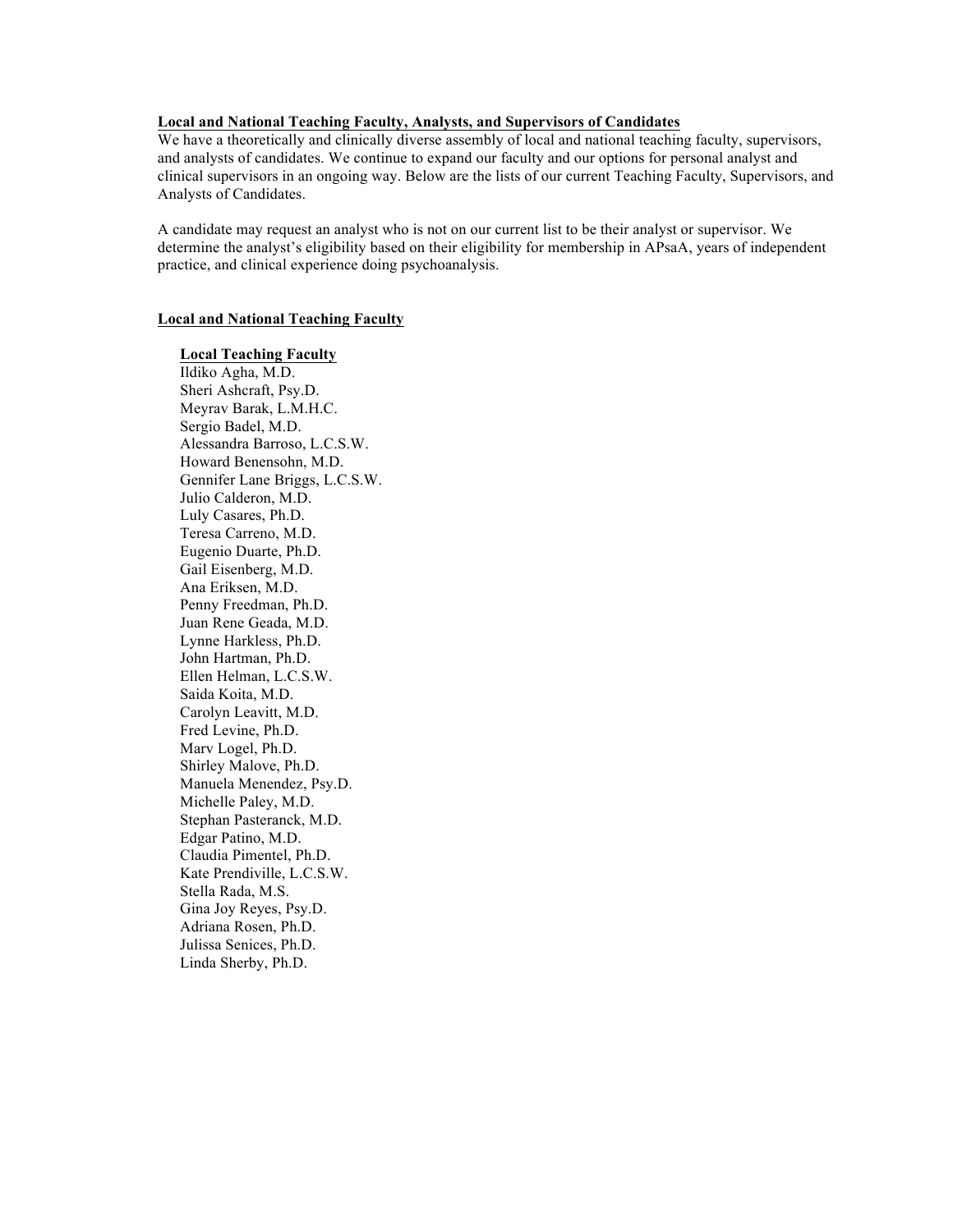### **National Teaching Faculty**

Aisha Abbasi, M.D. (Local/National) Stephen Bernstein, M.D. Mark Blechner, Ph.D David Brand, Ph.D. Patricia Gherovici, Ph.D. Robert Grossmark, Ph.D. Hazel Ipp, Ph.D. Susan Kattlove, M.D. Eileen Keller, Ph.D. Steven Kuchuck, DSW Nancy Kulish, Ph.D. Jyoti Rao, L.M.F.T. Stephanie Schechter, Psy.D. Beth Steinberg, Ph.D. Richard Zeitner, Ph.D.

# **Local and National Analysts of Candidates**

## **Local Analysts**

Sheri Ashcraft, Psy.D. Howard Benensohn, M.D. Luly Casares, Ph.D. Gail Eisenberg, M.D. Penny Freedman, Ph.D. Juan Rene Geada, M.D. Lynne Harkless, Ph.D. John Hartman, Ph.D. Ellen Helman, L.C.S.W. Saida Koita, M.D. Fred Levine, Ph.D. Marv Logel, Ph.D.

### **National Analysts**

Richard Zeitner, Ph.D. (Kansas)

## **Local and National Supervisors of Candidates**

#### **Local Supervisors**

Howard Benensohn, M.D. Luly Casares, Ph.D. Gail Eisenberg, M.D. Penny Freedman, Ph.D. Juan Rene Geada, M.D. Lynne Harkless, Ph.D. John Hartman, Ph.D. Saida Koita, M.D. Fred Levine, Ph.D. Marv Logel, Ph.D.

# **National Supervisors**

Aisha Abbasi, M.D. (Michigan) Sydney Anderson, Ph.D. (Cincinnati) adult and child analyst Stephen Bernstein, M.D. (Boston) Donna Fromberg, Psy.D. (Boston)